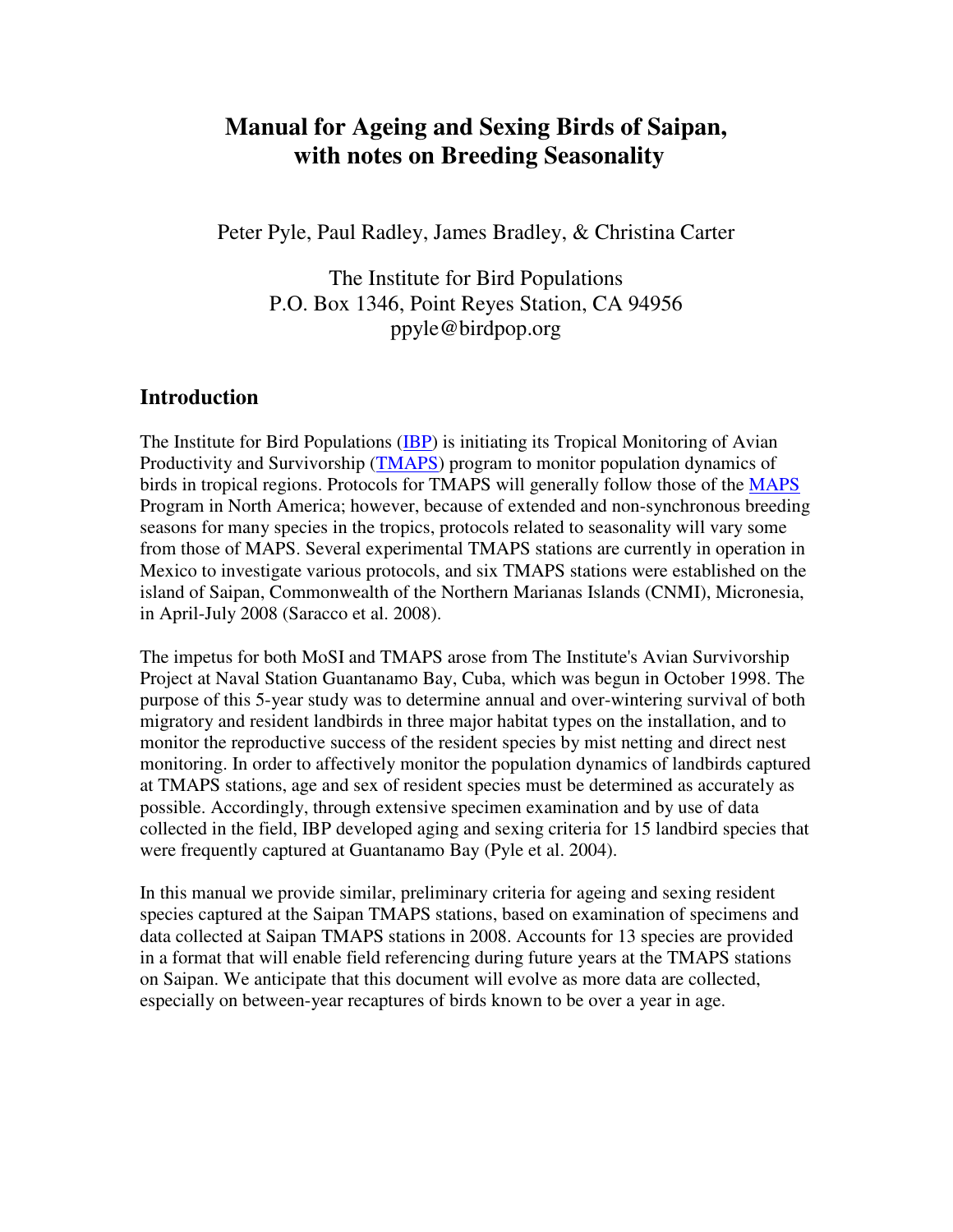### **Methods**

Specimens of 12 indigenous and one introduced bird species collected in the CMNI (and occasionally elsewhere in Micronesia) were examined by PP at the Museum of Vertebrate Zoology (MVZ), Berkeley, California (204 specimens); the Brigham-Young University at Hawaii (BYUH), Laie, Hawaii (52 specimens); and the B.P. Bishop Museum (BPBM), Honolulu, Hawaii (53 specimens). Many specimens at MVZ were collected on Saipan in 1945 by Joseph T. Marshall, who was stationed in Micronesia during WWII (Marshall 1949). These specimens were collected year-round (although fewer in June-September) and were labeled as "adult" or "immature" but the method of age determination was not recorded (perhaps gonadal size). Most specimens at all three museums were also sexed, presumably by gonads, although a small proportion of apparent errors in sexing were encountered. Further information (including collection dates) is available on-line for individual specimens from Saipan at MVZ and BPBM. Specimens of many species resident to Saipan were also collected on Tinian, Guam, and Palau; specimens from these islands were checked if the subspecies was the same as that found on Saipan. Each specimen was carefully examined for active molt, state of feather wear indicating timing and number (within the first and definitive cycles) of previous molts, and plumage and feather-shape criteria that could relate to age and sex.

Six TMAPS stations were set up on Saipan by PR, JB, and CC and were operated primarily by JB and CC from 13 April - 17 July 2008, during which 1,270 captures were recorded. Standard MAPS banding data (according to the MAPS Manual) were collected, including those on breeding characters (BP and/or CP), wing chord, molt, plumage, and characteristics of feather tracts in the wing. Particular attention was paid to aging and sexing criteria, based on preliminary evidence from specimen examination along with criteria presented for North American landbirds by Pyle (1997). Over 1000 images were also obtained, primarily of open wings, to help document molt and age/sex-determination criteria.

There were few or no specimens or captures of two introduced species occurring on Saipan, Orange-cheeked Waxbill (*Estrilda melpoda*; introduced to Saipan between 2001 and 2002) and Eurasian Tree Sparrow (*Passer montanus*), the latter of which was previously treated by Pyle (1997). Consequently, they are not currently included in this text.

The following accounts include information on numbers of specimens examined (by island) and numbers of captures recorded at TMAPS stations on Saipan, for which the information present in the account was based; structure as based on specimen examination; measurements from specimens and captures; tentative results on breeding and molting patterns based on specimen and capture data as well as the published literature; preliminary age-sex criteria; and suggestions for further research. Molt and plumage terminology follow Humphrey and Parkes (1959) as revised by Howell et al. (2003). Feather-tract terminology, flight-feather numbering, age terminology, and some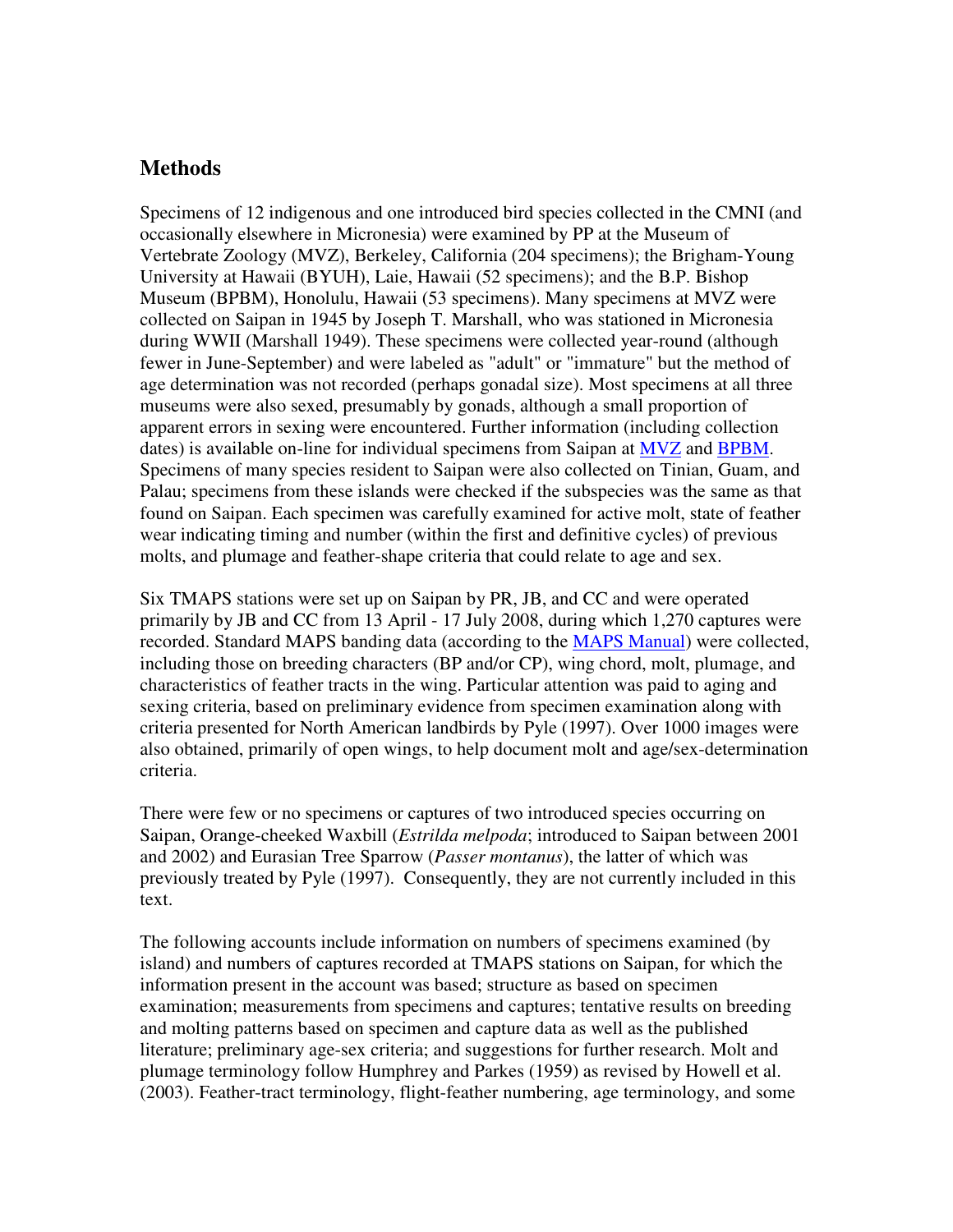abbreviations follow those of Pyle (1997, 2008). Common abbreviations include: juvenile - **Juv**; juvenal - **juv**; primary and primaries - **p** and **pp**; secondaries - **ss**; tertials - **terts**; rectrices - **rects**; coverts - **covs**; preformative molt - **PF**; definitive prebasic molt - **PB**; brood patch - **BP**; and cloacal protuberance - **CP**. Age diagnostics by season are given for each species in format, e.g., "Juv-HY/SY (Aug-Jul)", indicating that Juvs and HYs (birds in their first calendar year) can be aged in August-December and SYs (birds in their second calendar year) can be aged in January-July. These ranges are conservative based on just one year of data, and could be expanded in future years. All measurements are given in mm and metric ranges are presented as ~95% confidence intervals, as calculated as the mean  $\pm 2*$ S.D (see Pyle 1997). The accompanying Powerpoint presentation contains images and captions, as referenced by figure numbers in the accounts.

### **Acknowledgments**

We thank the U.S. Fish and Wildlife Service (USFWS) for the necessary funds (via the State Wildlife Grant) to establish TMAPS on Saipan. Sylvan Igisomar, Gayle Martin, and Laura Williams, all of Commonwealth of the Northern Marianas (CNMI) Department of Fish & Wildlife (DFW), were instrumental in securing these funds for TMAPS program initiation on Saipan. Julie Duenas and Kathy Yuknavage of the CNMI Coastal Resource Management Office (CRMO) assisted us by digitally (via GIS) parsing out private from public lands on Saipan. Daniel Lamar and Leno Olopai allowed entry to their lands and also assisted us in gaining access to lands adjacent to their properties for the purpose of data collection. We thank Stephen Mosher, Thalia Sachtleben, and Curt Kessler for unpublished data and information. At the Institute for Bird Populations (IBP) we thank Amy Finfera and Ron Taylor for helping to train CC and JB, and Jim Saracco, David DeSante, and Rodney Siegel for logistical and administrative support. This is contribution number 350 of IBP.

# **Literature Cited**

- Baker, R.H. 1951. The avifauna of Micronesia, its origin, evolution, and distribution. University of Kansas Museum of Natural History, Lawrence, Kansas. 359 pp.
- Bostwick, K.S., and M.J. Brady. 2002. Phylogenetic analysis of wing feather taxis in birds: Macroevolutionary patterns of genetic drift? Auk 119:943-954.
- Craig, R.J. 1992. Territoriality, habitat use, and ecological distinctness on an endangered Pacific island reed-warbler. Journal of Field Ornithology 63:436-444.
- Craig, R.J. 1996. Seasonal population surveys and natural history of a Micronesian bird community. Wilson Bulletin 108:246-267.
- Howell, S. N. G., Corben, C, Pyle, P, and Rogers, D. I. 2003. The first basic problem: a review of molt and plumage homologies. Condor 105: 635-653.
- Humphrey, P. S., and Parkes, K. C. 1959. An approach to the study of molts and plumages. Auk 76:1-31.
- Jenkins, J.H. 1983. The native forest birds of Guam. Ornithological Monographs 31:1- 61.
- Marshall, J.T. Jr. 1949. The endemic avifauna of Saipan, Tinian, Guam, and Palau. Condor 51:200-221.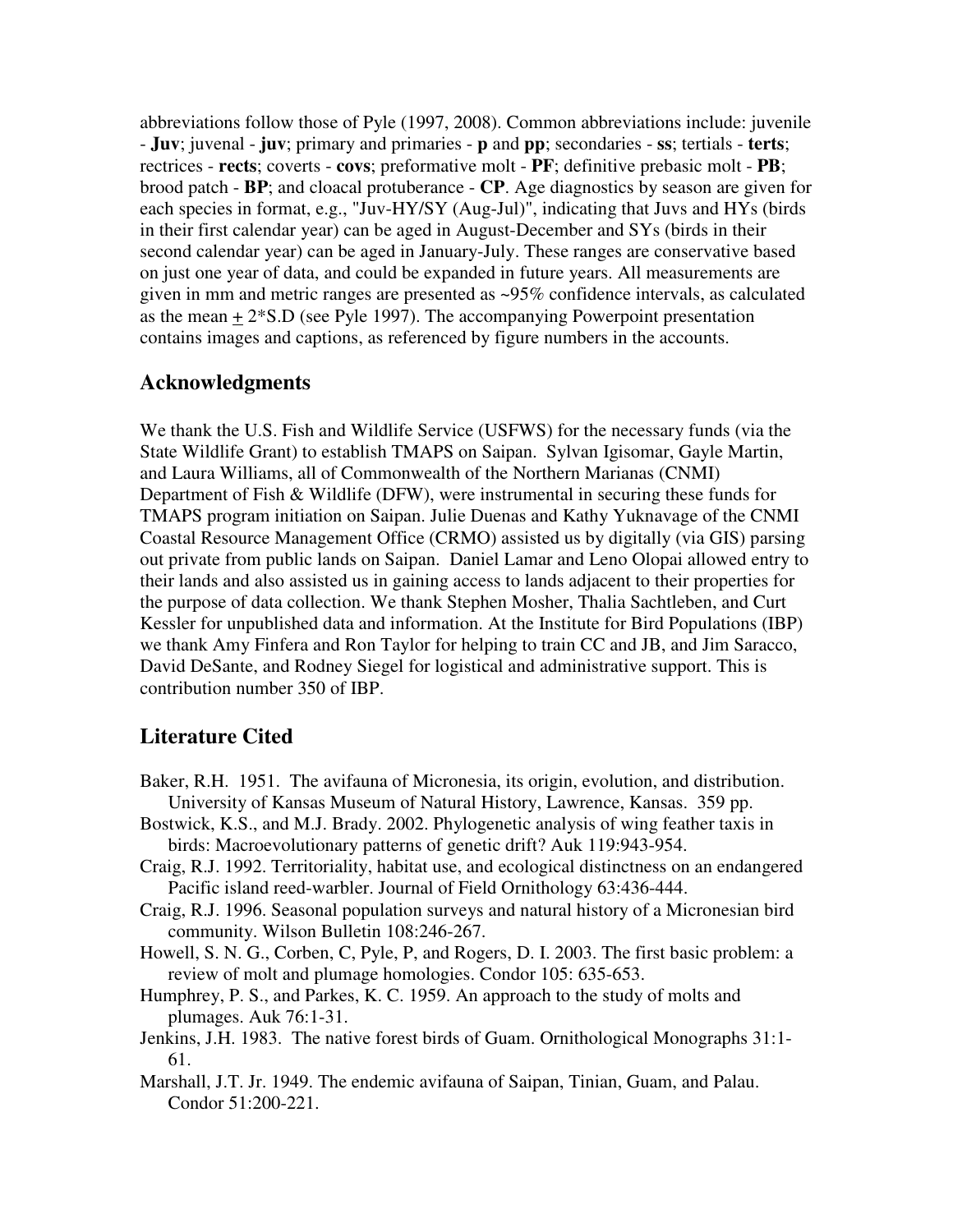- Mosher, S. M., and S. G. Fancy. 2002. Description of nests, eggs, and nestlings of the endangered Nightingale Reed-Warbler on Saipan, Micronesia. Wilson Bulletin  $114:1-10.$
- Pratt, H.D., P.L. Bruner, and D.G. Berrett. 1987. The birds of Hawaii and the tropical Pacific. Princeton University Press, Princeton, NJ.
- Pyle, P. 1997. Identification guide to North American birds. Part 1. Slate Creek Press, Bolinas, CA.
- Pyle, P. 2006. Staffelmauser and other adaptive wing-molt strategies in larger birds. Western Birds 37:179-185.
- Pyle, P. 2008. Identification guide to North American birds. Part 2. Slate Creek Press, Point Reyes Station, CA.
- Pyle, P, A. McAndrews, P. Velez, R. Wilkerson, R. Siegel, and D. F. DeSante. 2004. Molt, ageing, and sexing of resident neotropical landbirds: selected species of southeastern Cuba. Journal for Field Ornithology 75:136-145.
- Reichel, J.D., C.T. Collins, D.W. Stinson, and V.A. Comacho. 2007. Growth and development of the Mariana Swiftlet. Wilson Journal of Ornithology 119:686-692.
- Rice, C.G. 1993. Island swiftlet research. Pages 241-255 *in* Five Year Progress Report, Fiscal year 1988-1992. Pittman-Robertson Federal Aid in Wildlife Restoration Program, Division of Fish and Wildlife, Commonwealth of the Northern Mariana Islands, Saipan.
- Sachtleben, T., J.L. Reidy, and J.A. Savidge. 2006. A description of the first Micronesian Honeyeater (*Myzomela rubratra saffordi*) nests found on Saipan, Mariana Islands. Wilson Journal of Ornithology 118: 309-315.
- Saracco, J.F., P. Radley, D. R. Kaschube, J. Bradley, C. Carter, and P. Pyle. 2008. The Tropical Monitoring Avian Productivity and Survivorship (TMAPS) Program on Saipan, Commonwealth of the Northern Mariana Islands: 2008 report. The Institute for Bird Populations, Point Reyes Station, CA.
- Slikas, B., I. Jones, R.C. Fleischer, and S. Derrickson. 2000. Phylogenetic relationships of insular Micronesian white-eyes (Aves: Passeriformes: Zosteropidae), based on mitochondrial sequence data. Auk 117:355-365.
- Stinson, C.M. 1993. Dove research. Commonwealth of the Northern Mariana Islands Division of Fish and Wildlife Progress Report 1987-1992: 81-84.
- Stinson, C.M., and D.W. Stinson. 1994. Nest sites, clutch size and incubation behavior in the Golden White-eye. Journal of Field Ornithology 65: 65-69.
- Stresemann, E., and V. Stresemann. 1966. Die Mauser der Vögel. Journal fur Ornithologie 107:1-448.
- Svensson, L. 1992. Identification guide to European Passerines. 4th ed. L. Svensson, Stockholm.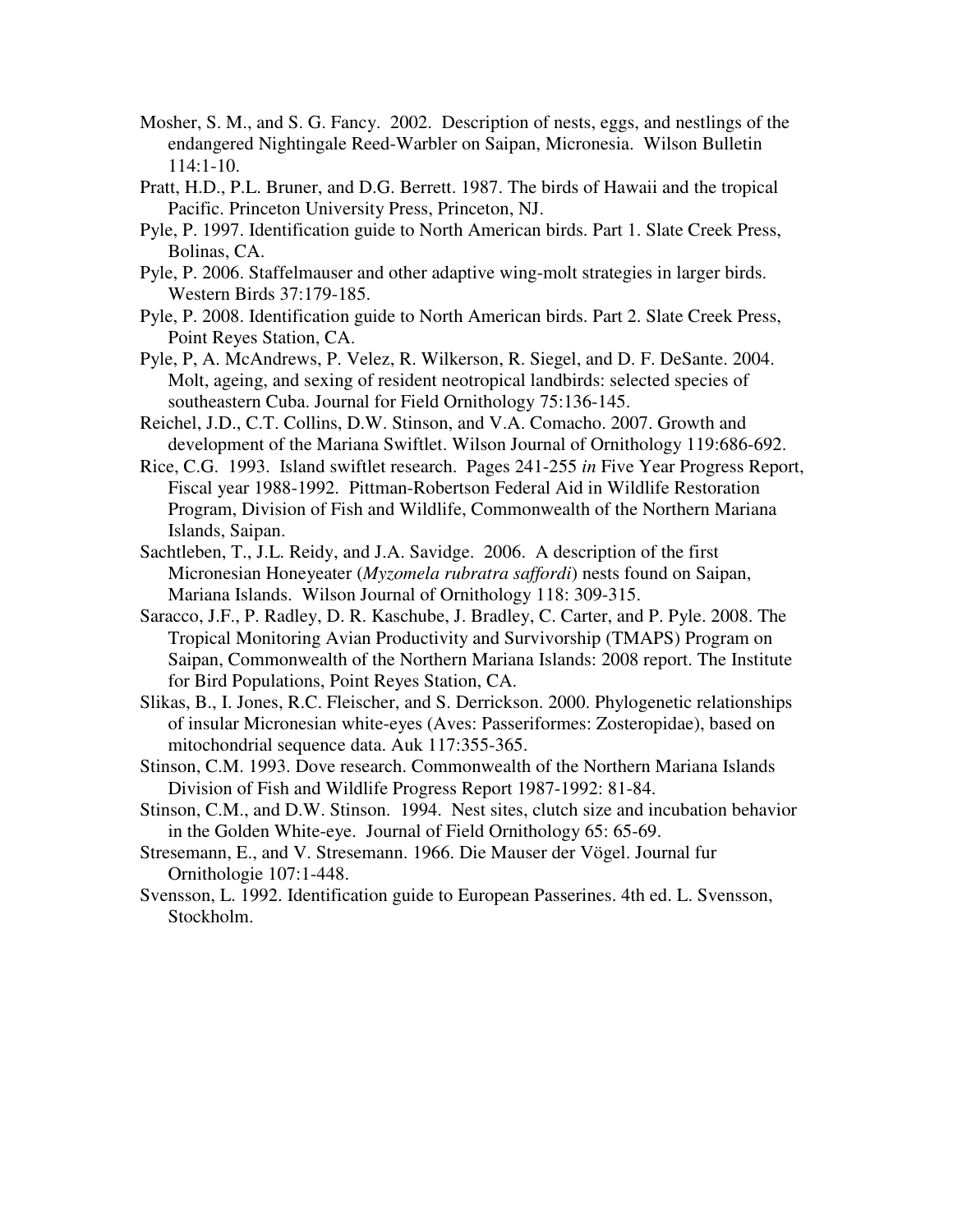## **Micronesian Megapode** *Megapodius laperouse*

**Individuals examined:** 3 specimens (MVZ 2, BPBM 1; Saipan 1, Palau 2); no captures.

**Structure and Measurements:** 10 primaries (wing morphology not recorded). Number of ss and rects not noted (rects very short). Adult male at MVZ (95071; Fig. 1) had wing chord 174, exposed culmen 17, tarsus 52. For 15 birds (likely adults, sex unknown) captured on Aguiguan in Jun-Aug 2008 (C. Kessler, USFWS, pers. comm.): wing chord 160-192, tail 53-72, exposed culmen 17-24, tarsus 52-65.

**Breeding Seasonality:** Baker (1951) reported eggs collected on 17 Feb, 15 May, and 24 Jun in the CNMI in 1931, and a chick taken on 17 Jul in an unspecified year in the late 1800s. Craig (1996) suspected peak calling (and perhaps breeding activity) in Jan, but also noted courtship activity in Jul. During a DWF trip to Asuncion 17-23 May many juveniles (considerably smaller in size than adults) were recorded and photographed. This suggests a spring-summer breeding season, but study needed to confirm that it is not year-round.

**Molt:** Six adults observed on Aguiguan in Jun-Aug 2008 were undergoin complete molt in conjunction with breeding (C. Kessler, USFWS, pers. comm.). Adult male at MVZ (95071) collected 19 Nov is in molt and is exhibiting Staffelmauser (Pyle 2006) with three sets of pp including  $p1-p3$ ,  $p4-p8$  ( $p7g$  and  $p8x$ ), and  $p9-p10$ . Among ss, s1 was growing (50%), there were proximal sets at s2-s4 and s5 inward, and a distal set from the terts outward. There was moderate body molt on back and breast. Adult male at BPBM (6577) collected 3 Feb had p10/p10 and s3/s3 growing but uniform pp and ss otherwise, indicating a complete molt terminating with these feathers. So molt may be protracted over winter. Molt strategies in megapodes are largely unknown (Stresemann and Stresemann 1966) but they presumably lack prealternate molts.

**Age Determination:** Acceptable age coding: Tentatively, Juv-HY/SY (Jun-May), AHY/ASY (Jun-May), ASY/ATY (Jun-May), ATY/A4Y (Jun-May). These dates subject to revision once timing of breeding and molt better understood. A Juv at MVZ (95072) and those photographed by DFW on Asuncion had brown-and-buff bars to upperparts and buff and dull-brown underparts, very different from the plumage of definitive-cycle adults (Fig. 1). Progression of plumages from juv to definitive aspect unknown. Staffelmauser patterns in the specimen indicate the potential to age adults to AHY/ASY (one set of pp), ASY/ATY (2 sets of pp), or ATY/A4Y (3 sets of pp), as found on the ATY specimen (see Pyle 2006, 2008).

**Sex Determination:** Sexes appear to be alike in all plumages and CP and BP are apparently not developed. Measurements also need to be checked for sexual dimorphism.

**Further Study:** Wing morphology, secondary count and measurements needed from specimens. Molts and plumage succession needs determination. Staffelmauser patterns need to be fully documented. Age determination according to season and sexdetermination criteria need to be investigated.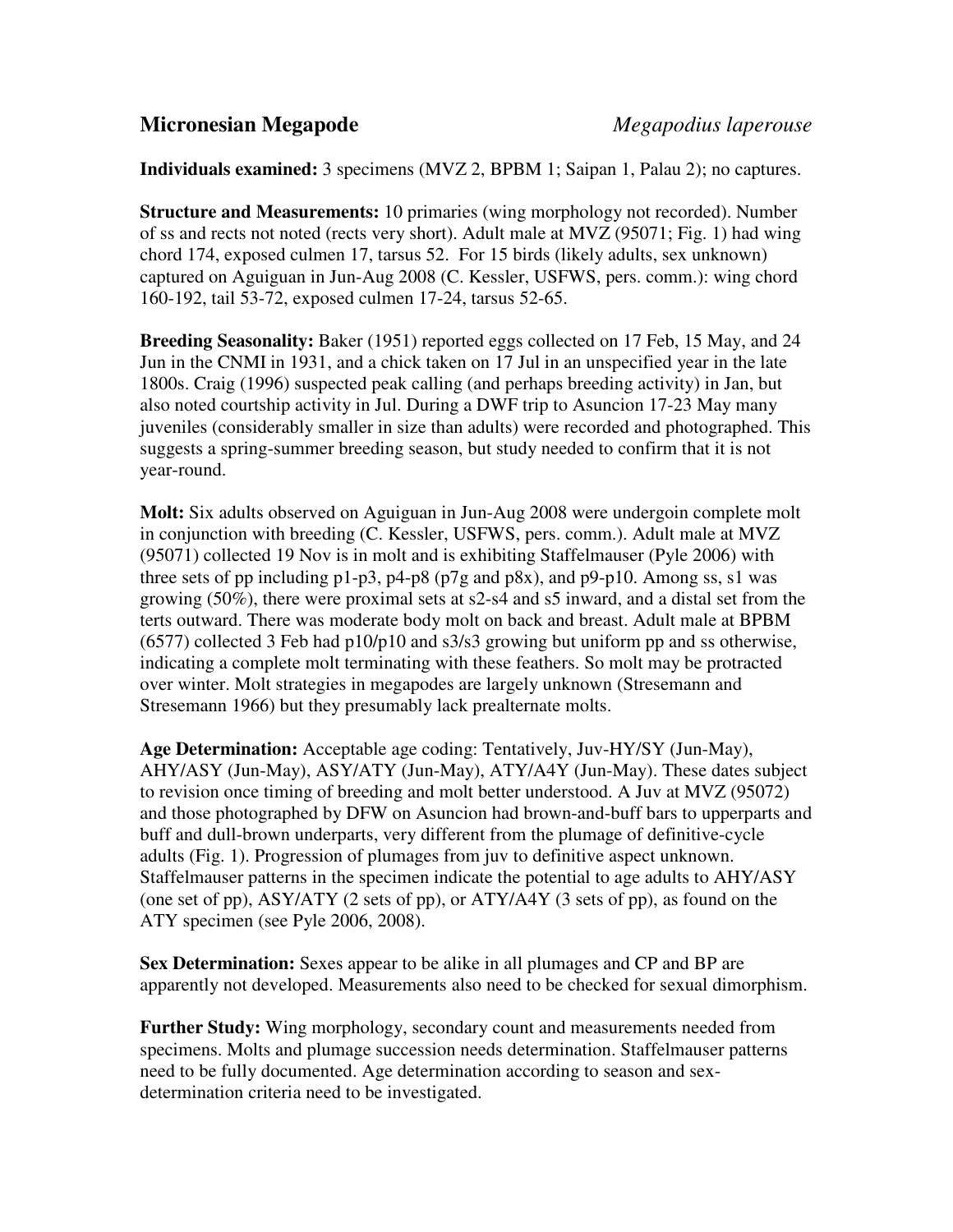## **Island Collared-Dove (Philippine Turtle-Dove)** *Streptopelia bitorquata*

**Individuals examined:** 10 specimens (MVZ 7, BYU-H 1, BPBM -2; Saipan 2, Tinian 1, Guam 7); 4 captures.

**Structure and Measurements:** 10 pp, 10 ss, 12 rects. P10 full-length. Adult specimens had wing chord:  $\Omega$  (n4) 149-158,  $\delta$  (n3) 150-159; one Juv  $\delta$  had wing chord 147. Four captured adults (unknown sex) had wing chords of 153-155.

**Breeding Seasonality:** Baker (1951) reports evidence of nesting by Island Collard Doves on Guam in Feb-Jun, and notes one carrying nesting material on 13 Nov. Baker (1951) also reports two eggs collected from a nest on Rota on 31 Oct. Three of four captures from 1 May-8 Jul showed evidence of BPs. This perhaps suggests prolonged or year-round breeding with a peak in spring, as is common in subtropical Columbiformes.

**Molt:** Patterns of wear and molt (*cf.* Figs. 2-3) indicate that pp molt distally from p1 to p10, ss molt distally from s1 and s5 and proximally from the terts (as expected in dyastataxic taxa such as *Streptopelia*; Bostwick and Brady 2002, Pyle 2008), and rects are replaced distally (r1-r6) on each side of the tail. Thus the last feathers replaced are among p10, s3-s4, s6-s8, and r5-r6. A Juv at MVZ (115696) collected 27 Mar had begun preformative (PF) body molt but not flight-feather molt. An HY at BPBM (1293) was replacing p6 on 7 Jun. Thus, the PF may occur over summer. Among AHYs, p molt during the PB was noted 3 Jun-3 Jul (p5x-p6x - 3 specimens), and 12 Mar (p9x - 2 specimens), while birds collected in Oct-Dec lacked molt. Among captured birds, active PB molt was noted 1 May-26 Jun (e.g., Fig. 2) while one captured 8 Jul had completed molt (Fig. 3). Thus the PB may occur primarily over summer, but the 12 Mar specimens indicate variation that some birds may molt year-round or suspend molt over winter. In one of these the older feathers appeared juv (indicating SY; MVZ 30951) and in the other they appeared basic (indicating ASY; MVZ 30952) (Figs. 6-7). Otherwise, most specimens had uniform pp and ss of a single generation, although the individual captured on 8 Jul (Fig. 3) and at least one adult (MVZ95120) collected in Oct had retained definitive ss, as can occur occasionally in Mourning Dove *Zenaida macroura* (Pyle 1997).

**Age Determination:** Acceptable age coding: Juv-HY (Feb-Aug), HY/SY (Sep-Aug), U/AHY (Sep-Aug), AHY/ASY (Sep-Aug); likely very similar to Mourning Dove (Pyle 1997). Juvs have rusty fringing to back feathers and wing covs (lacking in adults), smaller and weaker dark hindcollars, and narrower and more tapered rects (Figs. 4-5). These should be expected in Feb-Aug. The PF is usually complete in Mourning Dove and this seems a reasonable assumption for *Streptoptila*. Thus birds in Sep-Aug without retained ss should be aged U/AHY. In Sep-Jul, some birds will still be molting or will have retained ss and can be aged HY/SY (with retained outer pp and/or ss; Fig. 6) or AHY/ASY (with retained basic outer pp or ss; Figs. 3  $\& 7$ ).

**Sex Determination:** Sexes seemed alike in all plumages, with males perhaps having a stronger hind collar. Measurements need to be checked but do not look useful for sex determination so far. BPs likely occur in both sexes while CPs are not developed.

**Further Study:** Molt timing. Look for retained feathers. See if females are duller than males (in future museum visits where birds have been sexed).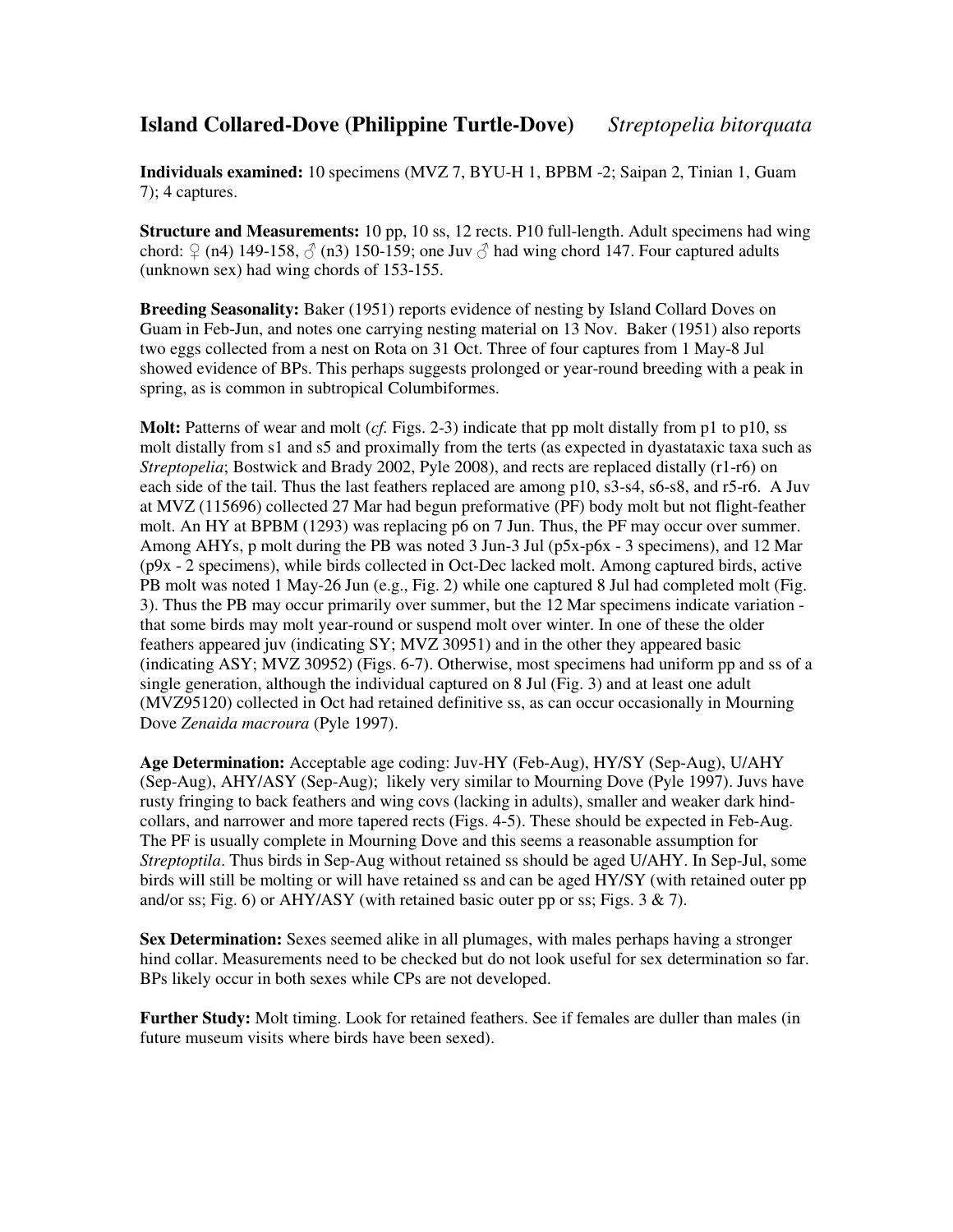### **White-throated Ground Dove** *Gallicolumba xanthonura*

**Individuals examined:** 21 specimens (MVZ 15, BYU-H 4, BPBM 2; Sarigan - 1, Saipan 10, Tinian 3, Rota - 2, Guam 5); 22 captures.

**Structure and Measurements:** 10 pp, 10 ss, 12 rects. P10 full-length. Wing chord: specimens: ♀ (n8) 128-141,  $\circled{}$  (n10) 141-152. Captures had  $\circled{}$  (n8) 128-141,  $\circled{}$  (n7) 135-148.

**Breeding Seasonality:** Baker (1951) reported adult White-throated Ground Doves with enlarged gonads and other evidence of nesting in Feb-Jul. Craig (1996) suspected peak breeding during Apr-Jul and all 14 nests observed by Stinson (1993) were located in Apr-Sep. Thirteen of 18 captures during the TMAPS season showed evidence of BPs. Recently fledged males have been documented on Guam in Sep and Nov (Baker 1951, Jenkins 1983). This perhaps suggests peak breeding in spring, but year-round breeding may also be expected, as is common in subtropical Columbiformes and was suspected by Jenkins (1983) for the extinct Guam population.

**Molt:** Three of four HYs captured 5 May - 25 Jun were undergoing flight-feather molt, suggesting an incomplete to complete PF, as found in most Columbiformes (Pyle 1997). Seven of 14 adults collected 1 Apr-27 Jun and 7 of 13 adults captured 18 Apr-28 Jun were in flight-feather molt, without any patterns noted relative to timing. The remaining 7 specimens (collected yearround) were not in molt. These patterns suggest an extended molting season from at least Feb-Aug, and possible year-round molting. Assuming an incomplete to complete PF, it looks like both the PF and the PB can be either incomplete or suspended, with both juv and basic ss among s1-s7 retained (Fig. 10). Sequence of secondary replacement could not be inferred from specimens (*Gallicolumba* was not treated by Bostwick and Brady 2002 and Columbiformes can show either eutaxy or diastataxy) but replacement generally appeared to be distally from s1 and proximally from the terts. Also, one specimen collected 8 Apr and one bird captured 26 Apr (Fig. 10) appeared to be showing Staffelmauser patterns.

**Sex Determination:** Adults are strongly dichromatic (Fig. 11). Juvs resemble females (Fig. 8; see below) and it is unknown if males and females differ in juv plumage. Wing length (see above) would appear to separate many individuals to sex, including Juvs when fully grown; Juvs should show wing chords in the bottom portions of the ranges for each sex. BPs were observed in both sexes and no CPs were detected.

**Age Determination:** Acceptable age coding: Juv-HY (Jan-Aug?), HY/SY (Aug-Jul), U/AHY (Jul-Jun), AHY/ASY (Aug-Jul). Juvs are differentiated from adult females by their broader cinnamon edging to upperpart feathers (especially greater covs) and cinnamon-washed ss (Figs. 8-10). It is unknown what Juv males look like but if they resemble Juv females, birds in transitional juv-to-male plumage can probably be aged HY/SY (Aug-Jul). Non-Juvs with uniformly replaced pp and ss are best aged U/AHY (Jul-Jun). Birds in molt (Figs. 9-10) or with retained ss (Fig. 12) can be aged HY/SY (Aug-Jul) or AHY/ASY (Aug-Jul) depending on whether or not unmolted or retained feathers are juv or adult, respectively. Crown and lower back color varies extensively in males (Fig. 13) and study is needed to determine if this is related to age. Birds with two waves of Staffelmauser (e.g., Fig. 10) may be aged ASY later in the season but study is needed.

**Further Study:** What do Juv males look like? Does molt occur year-round or are there molting seasons? How does head and lower back color compare with age in males? Figure 13 can be used to score birds, including recaptures. How prevalent is Staffelmauser and can this be used to age ASYs later in the year than Jul?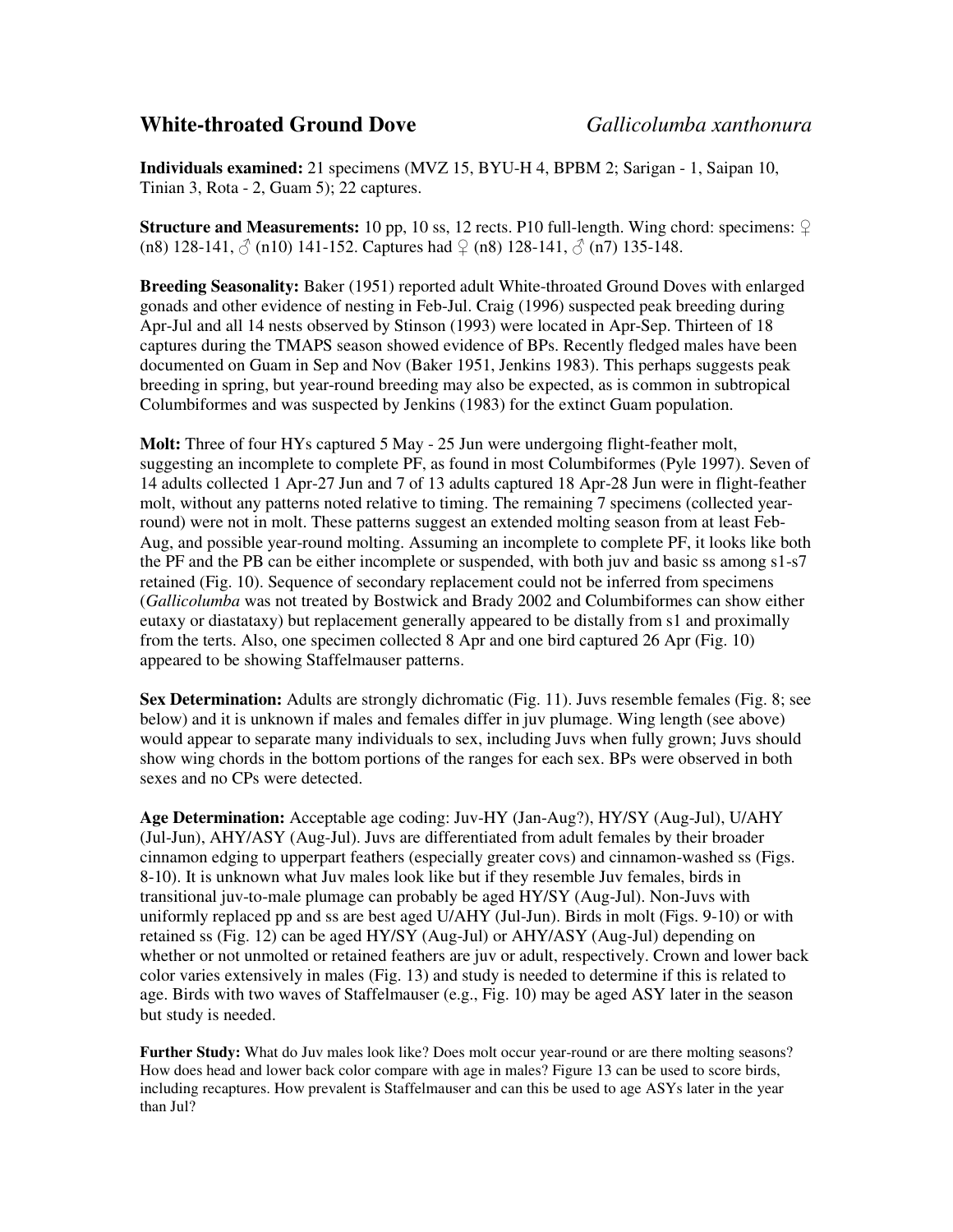**Individuals examined:** 33 specimens (MVZ 10, BYU-H 8, BPBM 15; Saipan 15, Tinian 2, Rota 7, Guam 9); 2 captures.

**Structure and Measurements:** 10 pp, 10 ss, 12 rects. The outermost p (p10) is highly modified (images). Adult specimens had wing chord:  $\Omega$  (n13) 118-128,  $\delta$  (n16) 124-133. Two captured birds (a female and unknown sex) had wing chords of 125-126.

**Breeding Seasonality:** Baker (1951) reports adult Mariana Fruit Doves with enlarged gonads and other evidence of breeding in Mar-Jul; Craig (1996) detected increased calling rates in Apr-Jul and recorded nest building in Feb, eggs in May, and fledglings in Jul; 35 of 38 nests observed by Stinson (1993) were located in Apr-Sep. A female captured 14 Apr showed a developing BP. This suggests a spring-summer breeding peak, corresponding with peak fruiting on Saipan (Craig 1996), but low-level year-round breeding could occur, as is in other subtropical Columbiformes.

**Molt:** Adult specimens in molt were collected 30 May (p7 growing), 20 Jul (p1-3 growing or missing), 19-24 Jul (5 specimens, p3-p8 growing), 6 Sep (p1 missing), and 18 Oct (p10 in pin). One adult captured 14 Apr had p3 growing (Fig. 14) and another adult captured that date had suspended molt after p1-p3 had been replaced (Fig. 15). Two adult captures 14 Apr did not show flight-feather molt but showed moderately heavy body molt. A specimen collected 7 Jan had suspended molt after p9 (Fig. 16). All other specimens were not in molt, including many collected in Oct-Apr and some collected May-Sep. This indicates a protracted molt that typically occurs from Apr-Oct but may only take half the period or so, such that some birds are not in molt during this period. Sequence appears to be typical of Columbids, distally among the pp  $(p1-p10)$  and both distally and proximally from the ss (s10 out and s1 in), perhaps with an additional center at s5. Based on Jul specimens in molt with juv p10 the PF is presumed complete on nearly-so; the 7 Jan specimen had apparently either suspended or arrested the PF after p9 had been replaced. Several other specimens had retained some ss (Figs. 14 & 17).

**Age Determination:** Acceptable age coding: Juv-HY (Feb-Aug), HY/SY (Aug-Mar), U/AHY (Jul-Jun), AHY/ASY (Aug-Jul). One Juv at BYU-H (4395) had an entirely green head, as indicated for Pacific *Ptilinopus* in general by Pratt et al. (1987). This and other HYs had a modified p10 that was thicker and blunter than those of adults (Fig. 16), and narrower green rects with just a hint of a yellow tail band. So HYs can be identified in Feb-Aug by these features. Some HYs may suspend or arrest molt until at least Jan (Fig. 16), and can be aged HY/SY through at least Mar, perhaps later. Care would be needed to separate these from HYs in Apr-Aug. Adults (at least) can also occasionally retain basic or formative ss through the cycle and can be aged AHY/ASY by the presence of retained basic outer pp or ss in Aug-Jul. The retained outer p will be highly modified (Fig. 16), and retained ss on AHY/ASYs will be the same size and shape as newer ss, just more worn (Figs.  $14 \& 18$ ) whereas retained juv ss would be narrower and much more worn.

**Sex Determination:** Birds in formative and definitive basic plumage can be sexed by plumage patterns to the nape and central rects (Fig. 18). Wing chord (see above) should also separate most or all birds, including Juvs when fully grown. One BP was recorded in a female; BPs likely occur in both sexes while CPs are not developed.

**Further Study:** Is there a molt center at s5 or not? What do Juvs of each sex look like? Can they be sexed by the pattern to the band on the rects?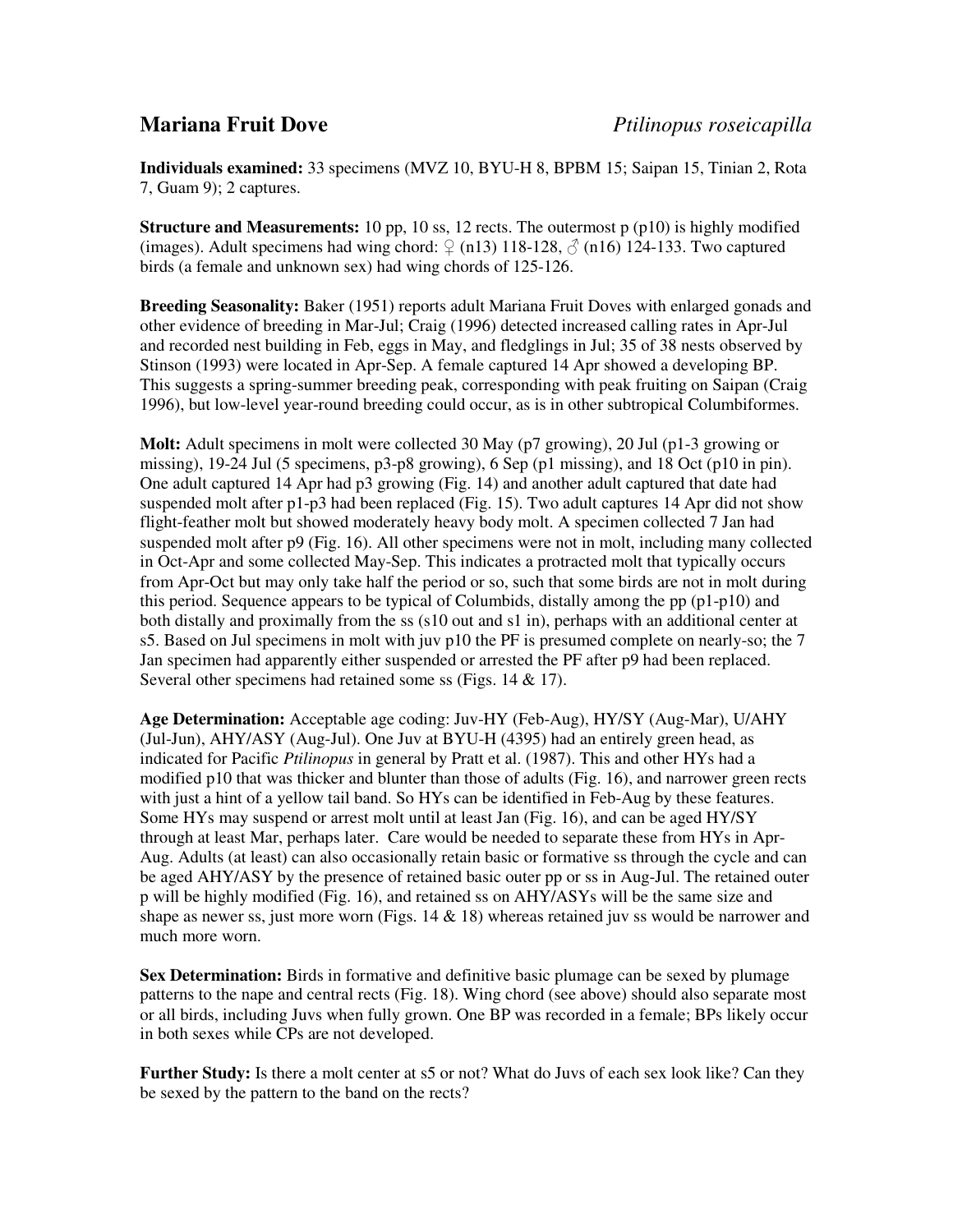**Individuals examined:** 24 specimens (MVZ 22, BPBM 2; Saipan 5, Guam 19); no captures.

**Structure and Measurements:** 10 pp, 7 ss, 10 rects. P10 full-length. Known-sex specimens had wing chord:  $\mathcal{Q}$  (n7) 106-112,  $\mathcal{A}$  (n11) 106-112.

**Breeding Seasonality:** On Saipan, Rice (1993) and Reichel et al. (2007) documented peak nesting activity for Mariana Swiftlets starting in May and continuing through Sep, with reduced activity from Oct to Apr. Jenkins (1983) reported clutches of single eggs that were laid on Guam between Jan and Jul, but indicated no records of nesting from Jul through Dec.

**Molt:** One adult collected 3 Dec (MVZ 95146) was just completing molt, with p10 about 80% grown. Two specimens at BPBM (1323-1324) had dropped p1-p3 on 1-6 Jun. This and wear patterns of remaining specimens suggest a protracted molt in summer and fall. Individuals collected 24 Dec (MVZ 95145) and 1 Jun (BPBM 1323) had very pointed and worn outer pp and rects, indicating that the PF is incomplete, as reported for small North American swifts (Pyle 1997).

**Age Determination:** Acceptable age coding: Juv-HY/SY (Jul-Jun), U/AHY (Jul-Jun), AHY/ASY (Jul-Jun). Look for Juvs to have pale fringing to upperpart feathers, as found in other swifts (Pyle 1997). Some HY/SYs and AHY/ASYs can be reliably aged in Jul-Jun by the presence of, respectively, narrow and worn vs. broad and fresh outer rects and outer pp (Figs. 86, 89, and 91 in Pyle 1997). Many birds will be intermediate, however, and should be aged U/AHY.

**Sex Determination:** Sexes appeared monochromatic in plumage aspect. Wing chord appears not to differ either. All live birds should be sexed U unless BP proves reliable for sexing females; it is listed as probably reliable in North American species (Pyle 1997).

**Further Study:** Might Juvs have pale-fringed feathers as in other swifts? Look for molt limits among wing covs in HY/SYs after partial PFs. Can BP be used to sex females?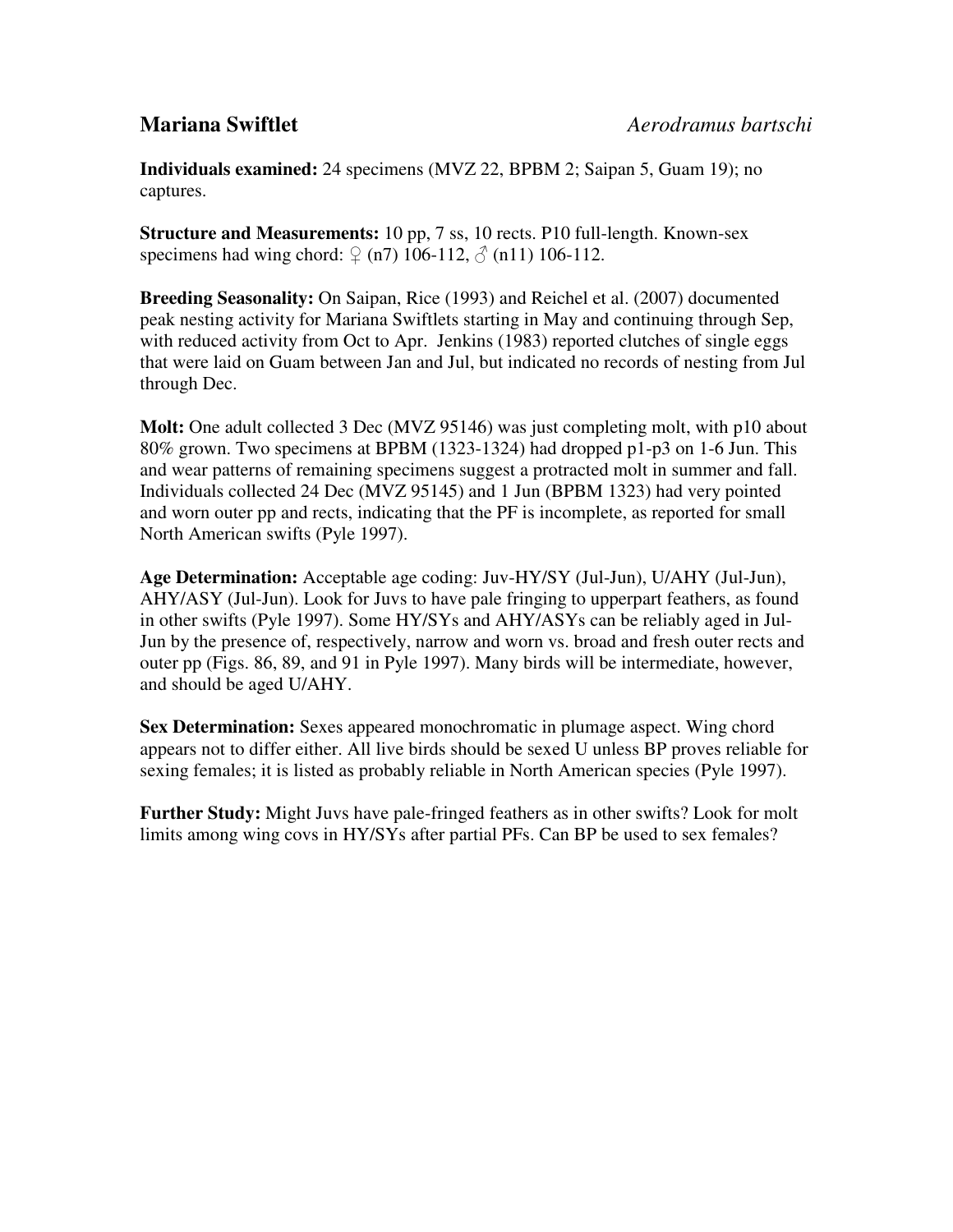### **Individuals examined:** 17 specimens (MVZ 17; Saipan 8, Tinian 9); 57 captures.

**Structure and Measurements:** 10 pp, 11 ss, 12 rects. P10 full-length. Specimens had wing chord:  $\varphi$  (n8) 112-120,  $\varphi$  (n9) 112-118; exposed culmen: adult  $\varphi$  (n7) 47-52, adult  $\varphi$  (n8) 50-53. Wing chords for captured adults:  $\varphi$  (n11) 111-123,  $\varphi$  (n2) 116-118, Unknown sex (n43) 111-122. One HY had chord 109.

**Breeding Seasonality:** Baker (1951) reports an egg from Saipan on 31 Jul, and Craig (1996) observed recently fledged young in Jan, and active nests in May and Jun. Eleven individuals were captured with BPs including 7 in Apr and only 4 in May-Jul. Two Juvs were captured on 10 Jun and 10 Jul. This and molt patterns perhaps suggest a spring-summer peak to the breeding season, although the Jan fledglings detected by Craig (1996) suggest lower-level breeding at other times.

**Molt:** Adult specimens undergoing flight-feather molt were collected 22 Oct (p5-p6 growing, terts new), 28 Oct (p6 growing, terts growing), 6 Dec (p9 growing, s1 new, s2 growing, s3-s5 old, s6 growing, s7-s11 new), 3 Feb (MVZ 95172; p7 growing, ss and rects new?), and 16 Feb (MVZ 95170; pp and ss new, r1 new, r2-r4 missing, r5-r6 growing) but some winter-collected birds were not in molt. Only 2 of 43 captures in Apr-Jul were undergoing flight-feather molt, adults on 26 May and 10 Jun; light body molt was recorded on a few individuals scattered through the season. This suggests molting primarily in Oct-Feb but perhaps not with all individuals. Molt and wear clines and observations of captured birds indicate typical sequence (p1 to p10, s1 inward, and the terts outward, and rects in ~order r1-r6-r5-r2-r4-r3). Lack of observed SYs in Apr-Jul capture data indicates that first winter birds undergo a complete molt, perhaps best termed an early 2nd PB (there may be no PF in this species). During definitive PBs, p covs appeared generally to be replaced with pp, although two specimens had what appeared to be mixed generations of p covs (image) as found in North American kingfishers (Pyle 1997). Otherwise, no evidence of suspended molt or retained flight feathers was found.

**Sex Determination:** Both adults and Juvs appear from specimen evidence to be sexually dichromatic, females showing olive backs and turquoise wings and tails, and males showing turquoise backs and blue wings and tails (Figs.  $19 \& 21-22$ ). Some intermediates were captured, however, and further study is needed to determine reliability of sexing based on upperpart color. Wing length appears similar but exposed culmen length may average greater in males than females. BPs were recorded (primarily in Apr-May) on 3 females and 8 birds of unknown sex; these likely occur in both sexes. No CPs were detected.

**Age Determination:** Acceptable age coding: Juv-HY/SY (May-Apr), AHY/ASY (Mar-Feb), ASY/ATY (Mar-Feb). **However, using the following, TMAPS banders recorded 49 ASYs and no SYs in 2008 (all ages changed to AHY) so this may not be reliable.** Juvs have white-fringed lesser wing covs (Fig. 19), and indistinct dusky mottling to breast (Fig. 20) which may wear off before the first molt commences. The wing and tail feathers appear to be retained until the first winter/spring, allowing ageing of HY/SYs through Feb-Apr and AHY/ASYs through Mar by the shape and condition of the outer pp (Fig. 21) and rects (Fig. 22). Occasional individuals with mixed basic p covs (indicating two previous PBs) can be aged ASY/ATY in Mar-Feb. Look for some SY/TYs with retained juv p covs, as in North American kingfishers (Pyle 1997). The extent of dusky in the crown may indicate immaturity but exceptions occur and reliable ageing unlikely.

**Further Study:** Does this species have a PF? Can sexing criteria by upperpart color be refined? Can ageing per the above be refined?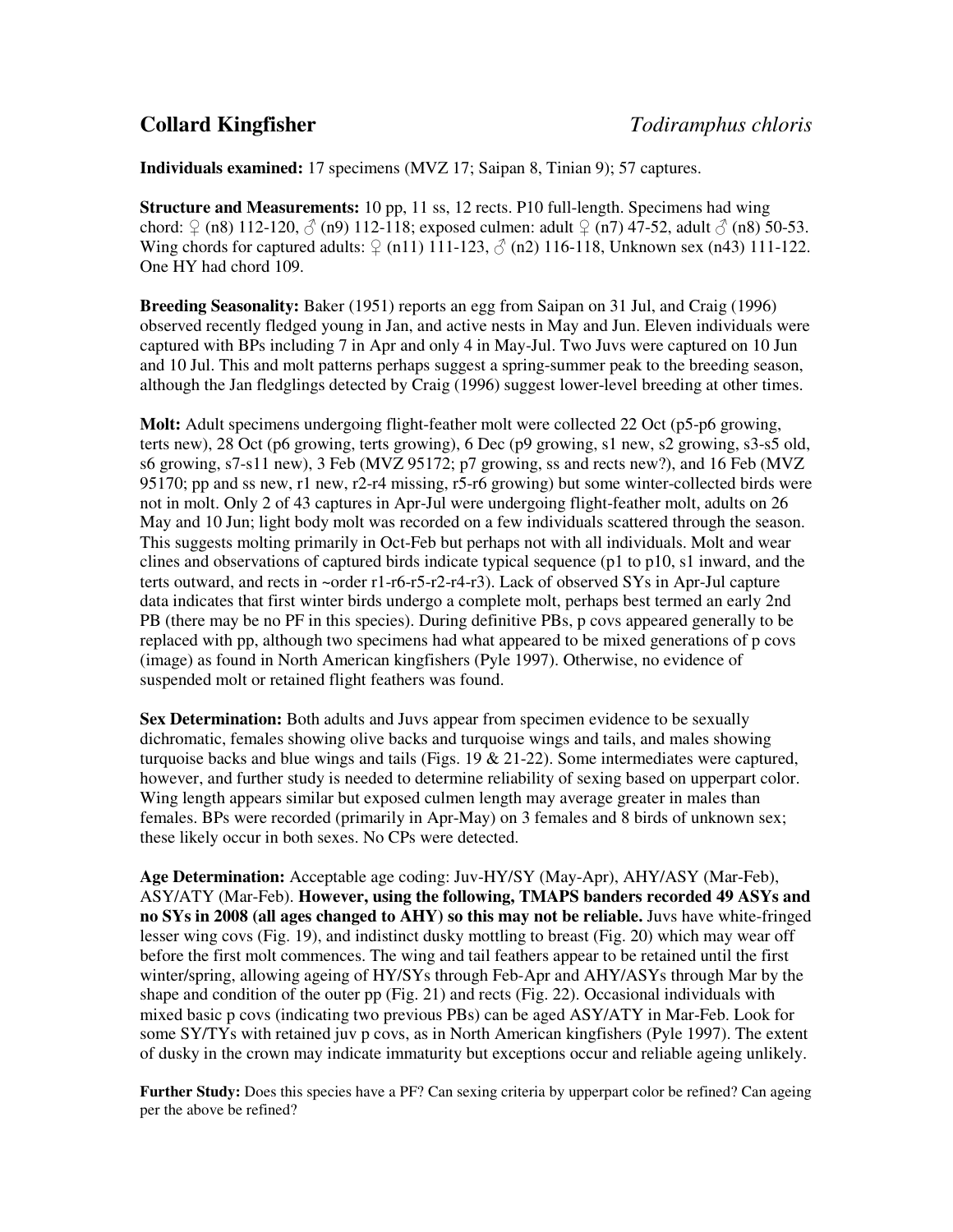### **Micronesian Honeyeater** *Myzomela rubratra*

**Individuals examined:** 32 specimens (MVZ 13, BYU-H 9, BPBM 10; Saipan 16, Tinian 2, Rota 3, Guam 7); 72 captures.

**Structure and Measurements:** 10 pp (p10 short), 9 ss, 12 rects. Specimens at MVZ had wing chord:  $\varphi$  (n4) 62-64,  $\varphi$  (n9) 71-76; exposed culmen:  $\varphi$  (n4) 9.8-11.0,  $\varphi$  (n9) 10.7-12.4. Captures had  $\Omega$  (n19) 61-68,  $\delta$  (n29) 66-77.

**Breeding Seasonality:** On Guam, Baker (1951) reports adults with enlarged gonads and eggs of Micronesian Honeyeaters collected from May to Jul, an individual with enlarged gonads taken on 26 Jan, and a pair with two young 9 Oct, and Jenkins (1983) reported year-round breeding but was unsure if one or more peaks occurred. Craig (1996) recorded nest-building in Feb and courtship in May, and Japanese collectors reported nests with eggs in Jan, Feb, and Mar (Sachtleben et al. 2006). Capture data indicate that over 50% of adults had BPs or CPs in Apr-May, but that this proportion tailed off during Jun and Jul, coincident with an increase in the proportion of young captured. This perhaps suggests peak breeding in Mar-Jun, with sporadic low-level breeding the rest of the year.

**Molt:** Juvs undergoing the PF were collected and captured in May-Jul and were primarily replacing body feathers before Jun 1<sup>st</sup> but had begun flight-feather molt in Jun-Jul. Lack of molt limits in non-molting spring AHYs (Fig. 24) indicates that the PF may be complete and include wing feathers following flight feathers, but study is needed. One apparent SY captured 23 Apr was finishing wing molt (Fig. 25) indicating that it can be protracted or suspended in some (perhaps late-hatching) individuals. Capture data and 10 specimens in wing molt indicate an extended period for the PB (Mar-Oct) but not all birds are in molt during this period. Molt can be variable and protracted (Figs. 26-27); e.g., one recaptured bird proceeded only from p3 to p10 in 10 weeks. Sequence appears typical of North American passerines (Pyle 1997). Some birds could also retain feathers and/or undergo suspended PBs (Figs. 27-28) further adding variability to the molt strategies in this species.

**Age and Sex Determination:** Acceptable age coding: Juv-HY (Mar-Jun), HY/SY (May-Apr), U/AHY (Oct-Sep), AHY/ASY (Mar-Feb). Males and females appear to be reliably separated by wing and exposed culmen lengths (see above), and plumage appears to allow separation of four age/sex classes (Fig. 23): Juv-HY females were primarily brown, AHY females were brown washed dull to medium-bright red; Juv-HY males were brown mottled medium-bright to bright red, and AHY males were black and bright red (Figs.  $23 \& 30$ ). Thus, measurements combined with plumage should allow ageing and sexing of birds in Mar-Aug and probably later in the season. The gapes of young birds were also yellowish (Fig. 30) and this appears to be useful in determining HY/SYs through the first six months or more of life. Some molting birds with juv outer pp, middle ss, or rects can be aged SY through Apr or later (Figs. 25  $\&$  29). Some molting birds with older basic flight feathers or birds with retained basic feathers or suspended molts can be aged ASY through Feb or later (Figs. 27-29). Otherwise, birds with dark gapes and uniform basic-like wings and tails should be aged U/AHY in Oct-Sep. In addition, males and females appear to be reliably separated by wing and exposed culmen lengths and CP/BP (see above).

**Further Study:** Confirm complexities of PFs and PBs. How can this be better applied to timing of ageing criteria?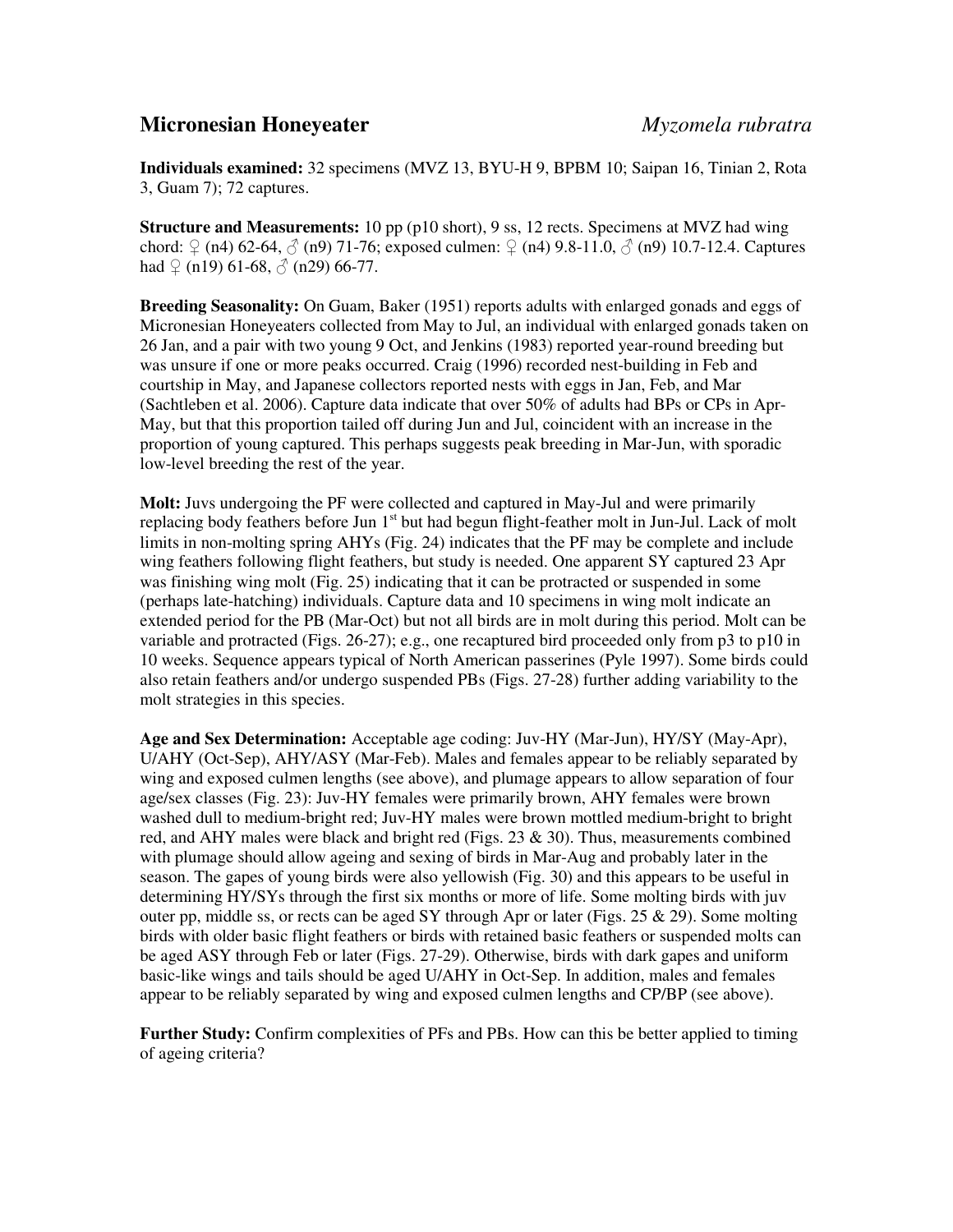**Individuals examined:** 41 specimens (MVZ 24, BYU-H 14, BPBM 3; Saipan 17, Tinian 16, Aguijan 3, Rota 5); 649 captures.

**Structure and Measurements:** 10 pp (p10 short), 9 ss, 12 rects. Specimens had wing chord:  $\varphi$  (n11) 63-67,  $\varphi$  (n12) 65-70 and captures had wing chord:  $\varphi$  (n79) 62-68,  $\varphi$  $(n22)$  64-69.

**Breeding Seasonality:** On Guam, Baker (1951) reported Rufous Fantail nests taken in Feb and Mar, and Jenkins (1983) reported breeding in Jan-Apr, Jun, and Nov. Craig (1996) found active nests in Feb-Apr and Oct-Nov. Capture data shows proportions of adults with breeding condition moderate in Apr (~40%) and trailing off to few or none by the end of May. HYs were captured throughout the Apr-Jul period. This evidence suggests perhaps bimodal breeding, with peaks in Feb-May and Sep-Nov.

**Molt:** About half of the captures in Apr-Jul were of birds undergoing molt. Specimens undergoing p molt were collected year-round (including about half the specimens from Oct-Apr) and assessment of feather wear on non-molting birds indicated no strong seasonality to molt, but there may also be biomodal molting seasons following breeding (see above). Capture data also indicate that the PF is complete and apparently can occur as early as 6-8 weeks after fledging; few Juvs were captured that had not begun molt. PFs and PBs can be protracted and suspended (Fig. 34), but no evidence of retained feathers was found. Thus it appears that molt (and breeding?) occurs year-round (or is perhaps bimodal), with suspensions of molt for breeding. Capture and specimen data indicate that replacement sequence is typical of passerines (Pyle 1997), with pp replaced distally (p1 p10), terts replaced in order s8-s9-s7, and the remainder of the ss being replaced proximally (s1-s6).

**Age Determination:** Acceptable age coding: Juv-HY (Jan-Dec), HY/SY (Mar-Feb), U/AHY (Aug-Jul for molting birds; Jun-May for non-molting birds). Juvs are fluffier and slightly duller in plumage aspect overall than older birds, and have broad rusty tips to the greater covs (Fig. 31), which wear to buff within a few weeks (Fig. 32). HY/SYs in molt can be identified year-round (molting SYs through Feb) by having retained Juv outer pp, medial ss, and/or rects (Figs.  $32 \& 35$ ). Birds with uniformly definitive (formative/basic) flight feathers (Figs. 33 and 35) should be aged U/AHY in Jun-May, and molting birds with older definitive flight feathers (Figs. 34-35) can be aged U/AHY in Aug-Jul.

**Sex Determination:** No plumage differences found and measurements show only slight dimorphism, so most birds cannot be sexed based on size or plumage. BPs and CPs appear reliable for sexing females and males, respectively, in Apr-May, with some BPs recorded in Jun-Jul.

**Further Study:** Are there seasonal peaks to breeding and molting or does it simply occur year-round? Is the PF always complete, and how soon does it occur after fledging? HYs reported with BPs and CPs in 2008; confirm that HYs can breed.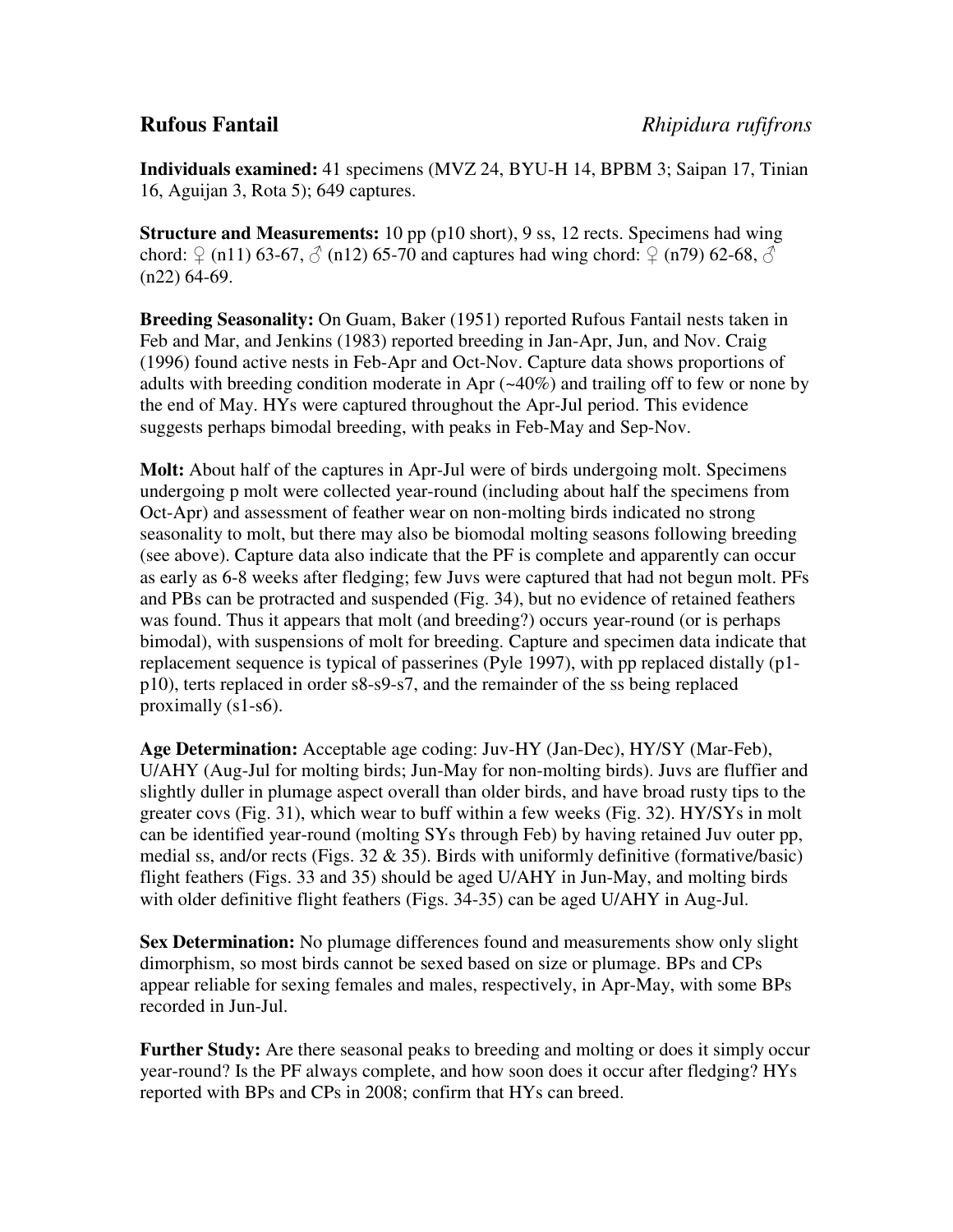### **Nightingale Reed-Warbler** *Acrocephalus luscinius*

**Individuals examined:** 8 specimens (MVZ 5, BYU-H 1, BPBM - 2; Saipan 5, Guam 3); 4 captures.

**Structure and Measurements:** 10 pp (p10 short.), 9 ss, 12 rects. Specimens had wing chord:  $\varphi$ (n3) 79-86,  $\circled{}$  (n5) 85-91; exposed culmen:  $\circled{}$  (n3) 28-34,  $\circled{}$  (n5) 28-33; and bill depth at distal end of nares  $\Omega$  (n3) 4.5-4.8,  $\delta$  (n5) 4.8-6.0. Four captures (1 male and 3 of unknown sex) had wing chord 85-87. Ranges (95% CI) based on data presented by Craig (1992) are as follow: wing chord:  $\varphi$  (n10) 78-86,  $\varphi$  (n19) 83-91; tail length  $\varphi$ (n10) 72-84,  $\varphi$  (n19) 79-87; bill length from distal end of nares:  $\frac{6}{2}$  (n10) 20.8-24.4,  $\frac{3}{2}$  (n19) 21.0-25.0; and tarsus  $\frac{6}{2}$  (n10) 31.8-34.6,  $\frac{3}{2}$  (n19) 32.8-36.8.

**Breeding Seasonality:** For Guam, Baker (1951) reported nests or adults in breeding condition in Jun. Two of three birds captured in early May had CPs. In a detailed year-round survey, Mosher and Fancy (2002) and S. Mosher (in litt.) found nests nearly year-round, with a possible hiatus in Oct-Nov. Craig (1996) also found little seasonality to breeding behavior although suggested (Craig 1992a) a drop in territoriality during the wet season in Sep-Nov.

**Molt:** Specimens in molt included two on 1 Feb and one on 26 Jun that were finishing molt with p10 in pin and molt among the ss, and one on 9 Jul that was worn and just beginning molt. Three other AHYs collected in 8 Feb-2 Jun, and two captured 1-2 May were not in molt and appeared relatively fresh, and one collected 26 Jun was not in molt and was worn. During extensive yearround banding, S. Mosher (in litt) also found peaks flight-feather and body molt in Apr-Jun and Oct-Jan, although not all captures during these periods were undergoing molt. No molt limits were observed in specimens or TMAPS captures to assess extent of PF. Svensson (1992) indicates that other *Acrocephalus* species have complete PFs so perhaps this is the case here. There was no evidence for protracted, suspended, or arrested molts. The two 1 Feb birds finishing molt at MVZ were labeled "imm" and "ad", perhaps indicating a complete PF in the former bird. A bird captured for TMAPS 1 Jul appeared to be a Juv just commencing body molt at the PF (Fig. 37) and the 9 Jul bird appeared to have juv flight feathers and so may also have been commencing the PF. This indicates a bimodal molting season, despite year-round or near year-round breeding, but how this differs between first-cycle and adult birds requires further study. Sequence of secondary molt was distal from s1 and proximal from the terts, with s5 the last replaced (Fig. 36).

**Age Determination:** Acceptable age coding: Juv-HY (Jan-Sep), HY/SY (Mar-Feb), U/AHY (Aug-Jul for molting birds; Jun-May for non-molting birds). Juvs appear to be like other *Acrocephalus* (Svensson 1992) in being similar to adults but having indistinct fringing to wing covs, darker eyes, and narrower pp and rects (Figs. 37-38). Definitive (formative/basic) plumage lacks this fringing and has broader (and probably sturdier) outer pp and rects (Figs. 39-40) and adults appear to have warmer brownish to reddish-brown eyes (Fig. 39). Timing of the use of these criteria is tentative and no other criteria are known.

**Sex Determination:** No plumage differences found. The measurement samples are small but suggest a fair degree of sexual dimorphism, perhaps enabling the sexing of some individuals. S. Mosher (in litt) indicated that the best variables for sexing included wing chord, weight, and number of rectrices, and he will be working on a discriminant function analysis for sexing this species. One individual with a CP in May was assumed to be a male.

**Further Study:** How do HYs and AHYs differ in molt patterns? Can BP and CP be used for sexing? Need to confirm usefulness and timing of skull ossification for ageing (this may turn out to be the best criterion).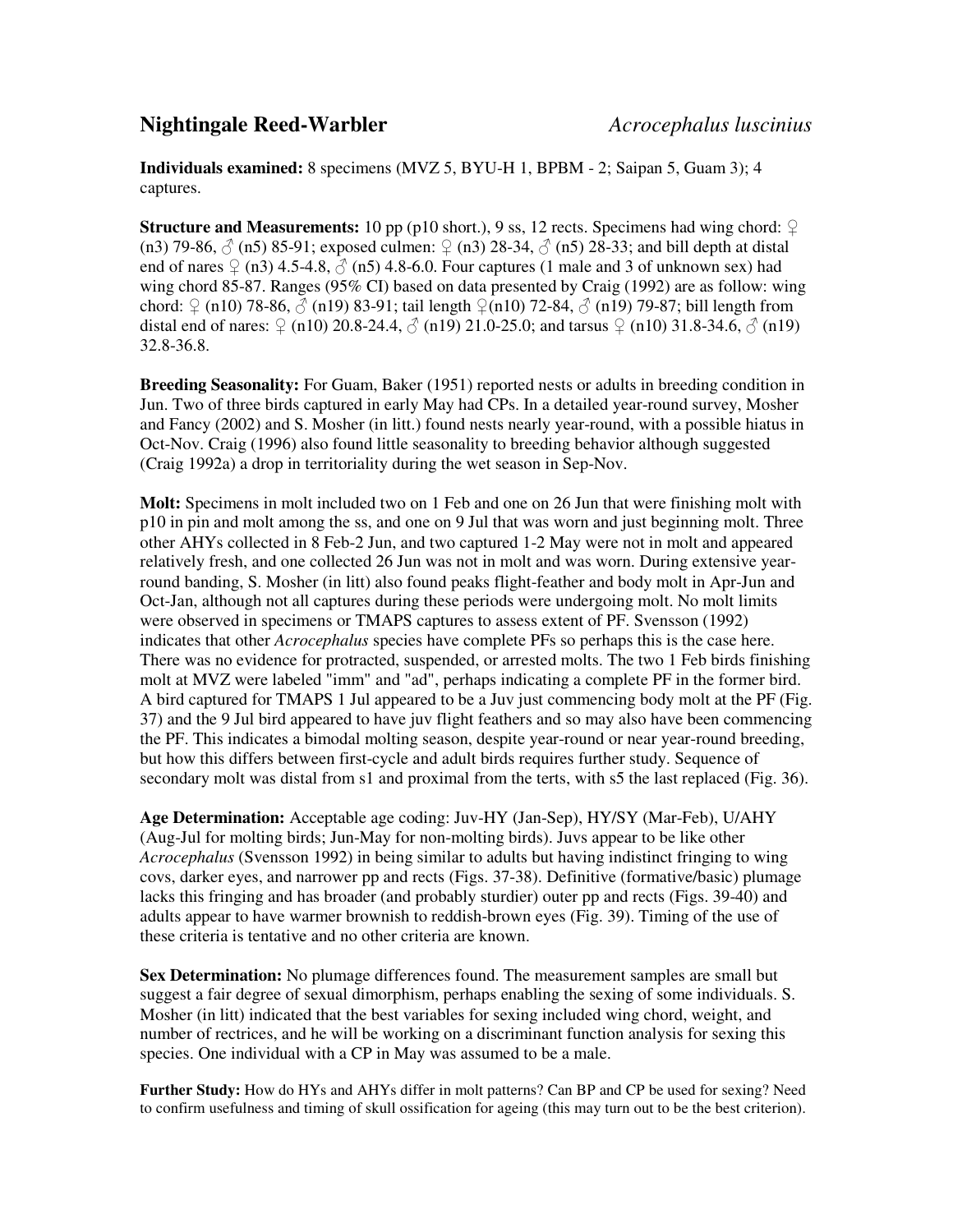**Individuals examined:** 53 specimens (MVZ 47, BYU-H 3, BPBM - 3; Saipan 28, Tinian 24, Aguijan 1); 190 captures.

**Structure and Measurements:** 9 pp (p9 full-length), 9 ss, 12 rects. Individuals at MVZ from Saipan had wing chord:  $\varphi$  (10) 49-55,  $\varphi$  (n12) 50-54. Captures had wing chord:  $\varphi$  $(29)$  49-54,  $\stackrel{\triangle}{\circ}$  (n17) 51-54.

**Breeding Seasonality:** Nesting was recorded for the Bridled White-eye on Saipan from May to Jul, and of 18 birds taken in Sep on Tinian, half (*n*9) had enlarged gonads (Baker 1951). Baker also reported three nests containing eggs taken on Tinian on 8 Jan. Capture data indicate birds in reproductive condition throughout the season, with a slight peak early (Apr-15 May) and perhaps a second peak later (Jul). Craig (1996) recorded little to no seasonality in breeding behaviors of Bridled White-eyes on Saipan. This information indicates year-round breeding.

**Molt:** Fifteen specimens collected in molt all occurred in Jan-Apr. The remainder of the specimens did not show molt and were collected year-round. Banding data indicate that most HYs but a smaller proportion of adults were undergoing flight-feather molt throughout the Apr-Jul season. Both specimen and capture data indicated that the PF could be partial to incomplete, with all or some ss, rects, and pp retained. Variation in these birds suggests that some may have a complete PF as well. Odd patterns of molt were observed in both capture data and specimens; e.g., MVZ 95376 collected 19 Jan had p5 old, p6 new, and p7 old, and p8-p9 new on the R wing and p5 old, p6 new, p7 old, and p8-p10 new on the left wing (Fig. 41). Whether this represents a molt pattern of some sort or simply an anomaly awaits further study.

**Age Determination:** Acceptable age coding: Juv-HY (Sep-Dec), HY/SY (Oct-Sep), U/AHY (Nov-Oct). No Juv specimens or captures were observed. Presumed differences between HY/SYs and AHYs could be seen in the shape and color of the pp and rects browner, more pointed, and more worn in juv feathers than in adult feathers (Fig. 42). Because the PF may sometimes be complete, birds with uniformly definitive rects must be aged U/AHY in Nov-Oct. It is possible that these or others with mixed definitive flight-feathers (cf. Fig. 41) may be reliably aged AHY/ASY but more study is needed. The p covs seemed pretty similar between the two age groups, each having green-edged feathers as are generally found in AHYs.

**Sex Determination:** No plumage differences found. Measurements indicate little to no ability for sex determination. BPs and CPs appear reliable for sexing females and males, respectively, in Apr-Jul and probably year-round.

**Further Study:** Look for additional individuals with unusual molt patterns and figure out how this relates to age-determination. What do Juvs look like? Confirm that PF can be complete. Can BP be used for sexing?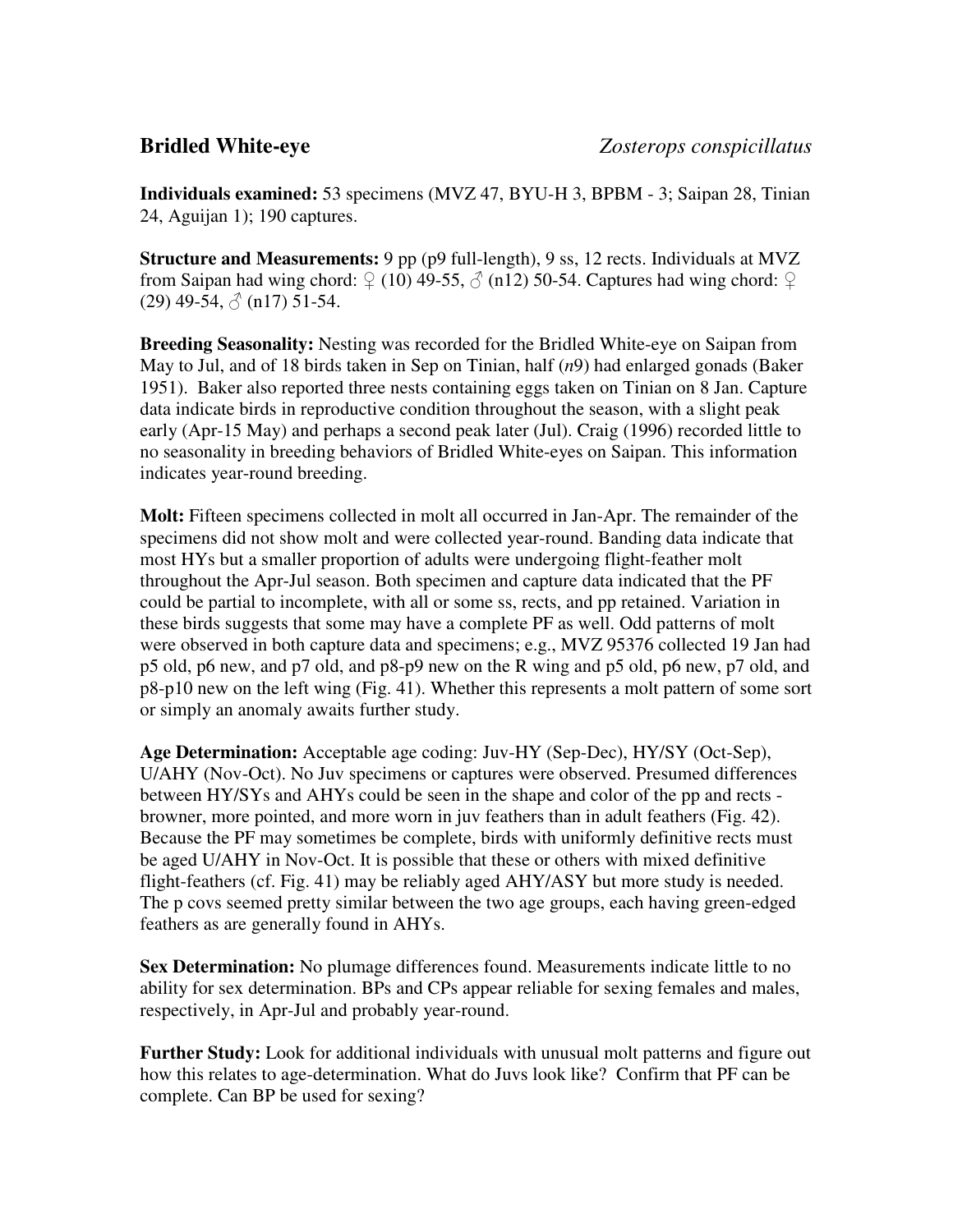### **Individuals examined:** 16 specimens (MVZ 10, BPBM 6; Saipan - 11, Aguijan 5); 251 captures.

**Structure and Measurements:** 10 pp (p10 short), 9 ss, 12 rects. Specimens had wing chord: ♀(n8) 64-76, ♂ (n8) 72-82; exposed culmen: ♀(n8) 12.7-14.0, ♂ (n8) 13.9-15.5, bill from nares  $\frac{\gamma(n8)}{8.3-11.8}$ ,  $\frac{\gamma(n8)}{9.3-12.2}$ ; tarsus  $\frac{\gamma(n8)}{22-28}$ ,  $\frac{\gamma(n8)}{24.5-29.0}$ . Captured birds had wing chord  $\Im$  (n64) 67-75,  $\Im$  (n93) 70-82. Plumage much laxer than in Bridled White-eye and wing morphology also very different. See Slikas et al. (2000) for relationships in Golden and other white-eyes.

**Breeding Seasonality:** Baker (1951) reports one nest of a Golden White-eye on 7 Jul; Stinson and Stinson (1994) observed three active nests in May-Jun. Capture data indicate active BPs and CPs observed throughout Apr-mid Jul, with a slight tapering off in Jun-Jul. HYs were also not identified until mid-May, with most being captured after mid-Jun. Craig (1996) recorded active nests in most months between and including Jan and Oct, and singing year-round, but suggested that breeding was curtailed during prolong dry periods in certain years. This suggests year-round breeding but that a fairly well-defined, spring-summer breeding season occurred in 2008.

**Molt:** Specimens collected in Dec (1), Jan (5), Feb (3), and Apr (1) were not in molt. Capture data indicates low proportions undergoing flight-feather molt in Apr-May, with higher proportions (> half) undergoing molt observed after 20 Jun. Wear patterns on adult feathers (fresher in Dec wearing by Apr) support a late summer/fall molting period, after breeding, perhaps primarily in Jul-Oct. Molt limits between back and wings on specimens and captured birds (Figs. 43-45) suggest that the PF includes body feathers only. But confirmation needed: four of six HYs were recorded with symmetrical flight-feather molt (but details lacking) and the majority of adults appeared to have fresh flight-feathers and were aged ASY in 2008 (poor breeding in 2007?). Wear clines suggest flight-feather replacement sequences in typical patterns but confirmation is needed. No evidence for suspended PB or retained feathers during this molt was encountered.

**Age Determination:** Acceptable age coding presumably: Juv-HY (Aug-Nov), HY/SY (Sep-Aug), U/AHY (Nov-Oct), AHY/ASY (Nov-Oct). Juvs not described (should occur in Jun-Sep). HY/SYs should show molt limits between wing and back (Figs. 43-44) and narrow, worn and tapered outer pp and rects (Figs.  $44 \& 46$ ); these presumably can be aged as such in at least Sep-Aug.  $AHY/ASYs$  show uniform wing covs and back feathers (Figs. 43  $\&$  45) and broader and fresher outer pp and rects (Figs. 45-46) and presumably can be aged as such in Sep-Aug. However, confirmation is needed that the PF is always partial. Also, some intermediates may be difficult to age by these criteria and should be age U/AHY (Sep-Aug). Skulling was difficult due to thick skin over the head.

**Sex Determination:** No sex-specific plumage differences were found among specimens. BPs were observed in both sexes but CPs presumably were reliable for sexing males. Measurements indicate moderate to strong sexual dimorphism, with both wing length and (especially) bill length being useful or reliable for sexing (see above). Bill length proved reliable against CP for sexing males.

**Further Study:** Molt timing and confirm extent of PF, ageing criteria, and timing. Do males have less-full BPs than females?